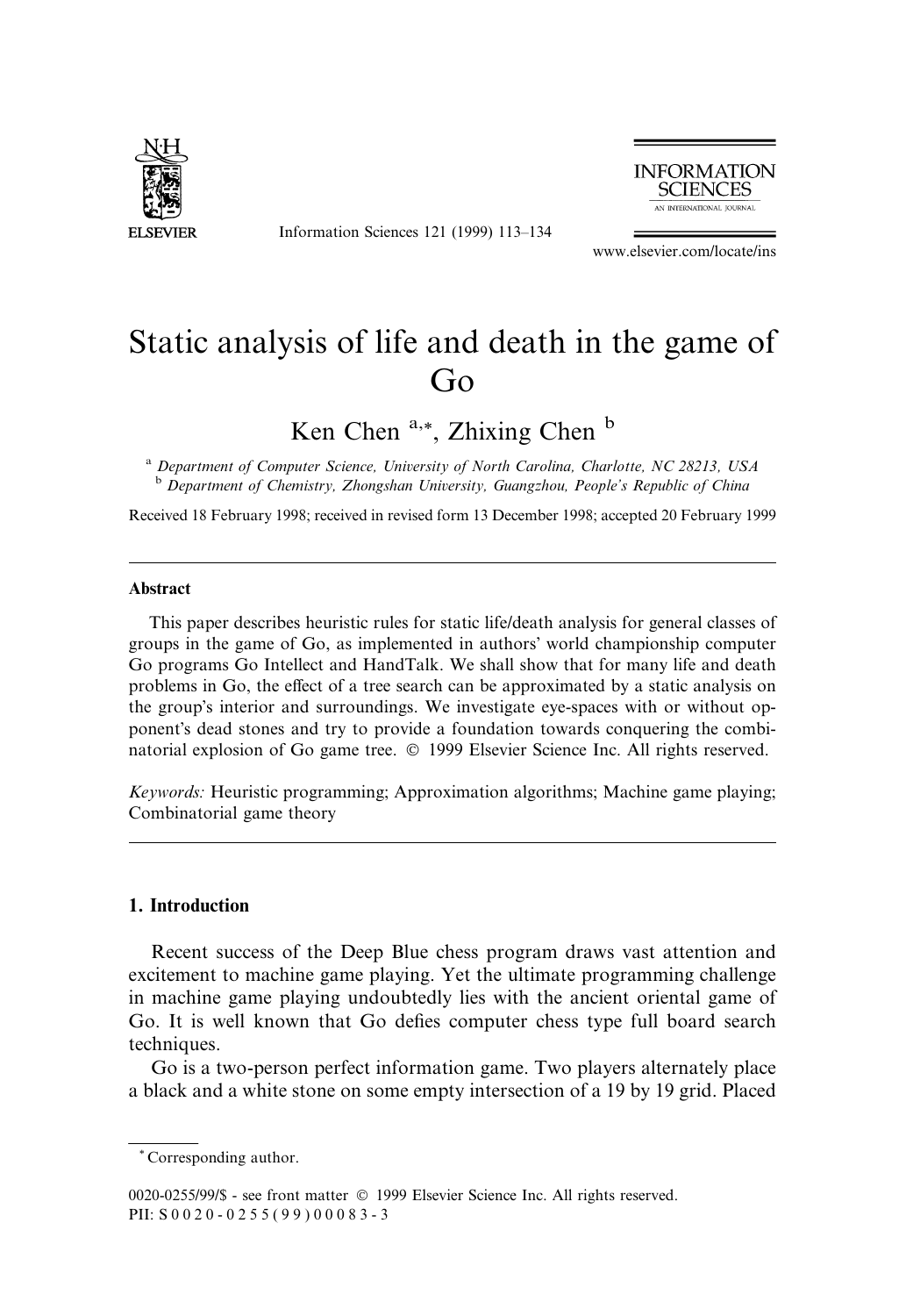stones are never moved, but may be removed (called captured or killed) if they are completely surrounded. Basically every empty intersection is a legal move point. The rare exceptions are the points that playing a stone would cause an earlier board configuration in the game to reoccur. They are referred as 'ko' situations. The objective of Go game is to secure more territory (grid points) than the opponent does. Kierulf et al. [6] contains a lucid explanation of Go game and the task of building a Go program. For more detailed descriptions of the game and the rules of Go, readers can visit American Go Association web site. Its home page address is http://www.usgo.org/ and its AGA Rules of Go page is at http://www.cs.cmu.edu/People/wjh/go/

A Go game normally runs over 200 moves. Each turn offers about 250 choices of legal plays on average. Because of this high branching factor and difficult positional understanding, Go is considered a most challenging game for the machine. It provides an excellent model for exploiting heuristic programming techniques in artificial intelligence.

The determinations of Life/death for groups on the board are fundamental tasks in Go games. Board evaluation, candidate move generation, and move decision making all rely on the life/death knowledge of groups on the board. Unfortunately group life/death problem in Go is just as hard as the whole game of Go. Lichtenstein and Sipser [8] and Robson [11] have shown that life and death problem in nXn Go is P-space hard and exponential time complete respectively.

Life/death in Go is a combinatorial problem. It is to determine whether a group can survive under any of the opponent's exponentially many attacking sequences. Or equivalently, it is to find the game theoretic value of a local game tree. The natural approach is of course to perform a thorough tree search and do the mini±max back up. But such approach runs into combinatorial explosion as noted above. And it may not be practical under normal tournament time constraints.

When facing NP-hard problems, computer scientists seek approximation algorithms for real-time solutions. This paper will show that for some problems, an approximation algorithm may be entirely different in characteristics from the original exact algorithm  $-$  the approximation of a tree search can be a static analysis on a group's surroundings!

# 2. Investigations of life and death in Go

Benson  $[1,2]$  investigated 'unconditional life' – life without the need of any defense (the group is alive even if it passes on every turn). Popma and Allis [10] proposed the notion of  $X$  life' – passing X times by the defense, the group can still live. Wolf [12] investigated life and death problems using tree search. Muller [9] introduced an algorithm for recognizing safety under alternating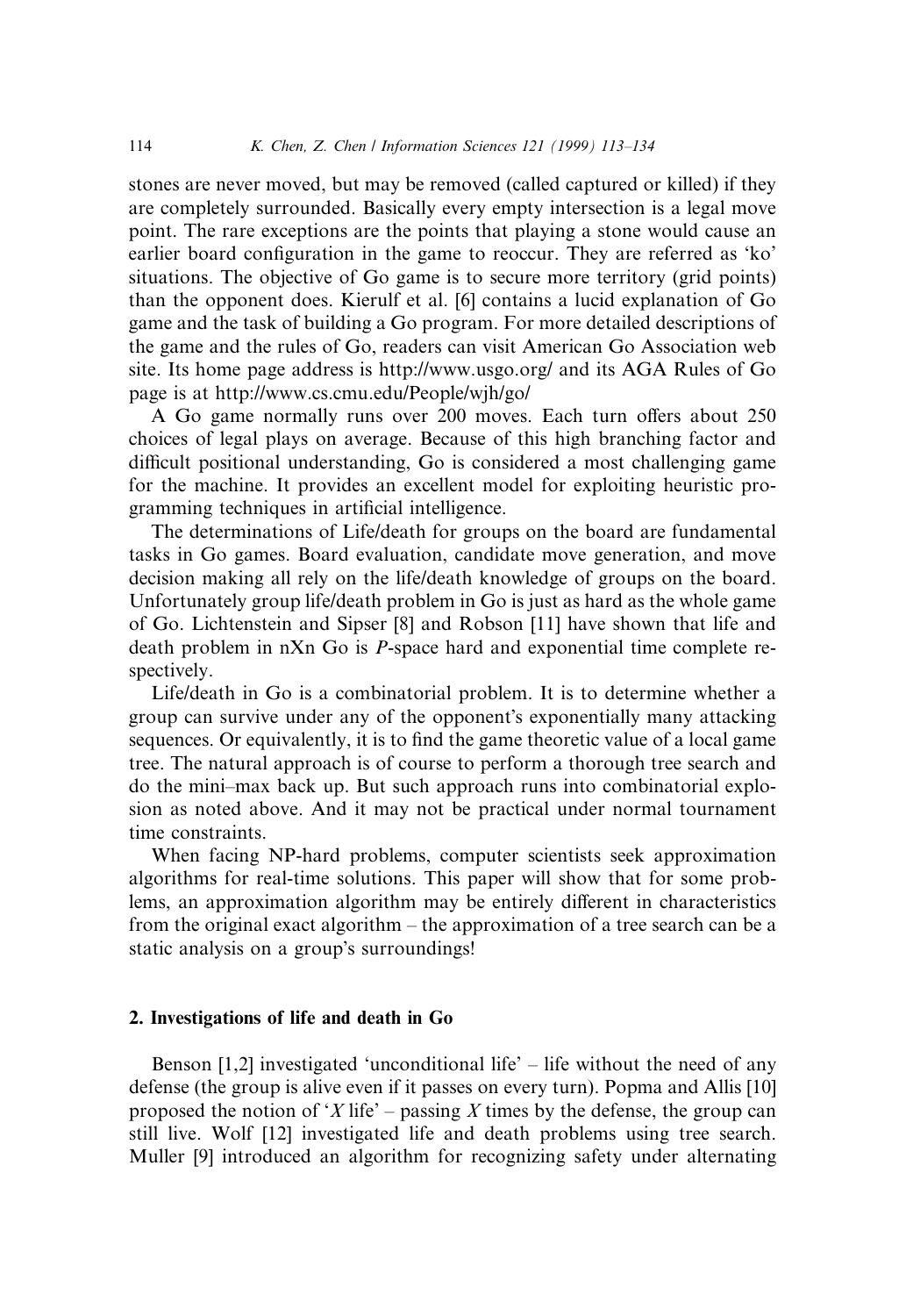play for some restricted types of Go groups. Landman [7] studied combinatorial game theoretic vales of various eye-spaces using an interesting Bargo model. In this paper, we attempt to provide static life/death analysis for general classes of Go groups without the involvement of `ko'. Performing tree search for every group to determine its life and death status is too expensive. Both authors use static analysis for Life/Death in their Go programs, Go Intellect (K. Chen) and HandTalk (Z. Chen).

Most of the concepts and rules we derive in this paper will be heuristic in nature so they can cover a wide variety of groups. Even though the heuristic rules described in this paper provide the correct results most of the time, there exist exceptions. If we try to define everything strictly and try to prove rules mathematically, then the life and death problem will become too difficult to solve.

We shall follow the terminology of Benson [1,2] and Chen [4]. A block, also known as string, is a maximal connected set of stones of one color. A group is a collection of closely related blocks plus the empty points under their strong influence and surrounded opponent's dead stones. These empty points are called the group's interior spaces and these opponent's dead stones are called prisoners. A group is alive if it can always prevent being captured, no matter how the opponent, playing first, attacks. Experienced Go players know if a group can make 2 eyes or can manage a co-life (seki), it lives. A group is dead if the opponent can always capture it, no matter how we, playing first, defend. A group is critical if it will be alive if the group side moves first and it will be dead if the opponent moves first. We shall investigate the life/death/critical status of groups via static local analysis in the following sections. Ko requires a global analysis and the situation can become extremely complicated (see [11]), this paper will not deal with it. For those groups involve in ko, we can assume, based on a separate ko-threat analysis, a specific winner for the ko before performing static analysis, or simply revert it to global search.

# 3. Eye-points

Our static analysis is based on heuristic estimation of a group's eye-making ability. Both empty points and opponent's dead stones can become eyes. We shall investigate empty eye-points first. Prisoner eye-points will be studied in a later section.

An empty point surrounded or nearly surrounded by the player's stones is referred to as a controlled point. Controlled points are usually inaccessible by the opponent. They include points forbidden to the opponent by rules of the game and those points at which entered stones of the opponent can be killed. Practically, it is difficult to judge controlled points according to accessibility of the opponent, as it needs considerable search effort to judge accurately. The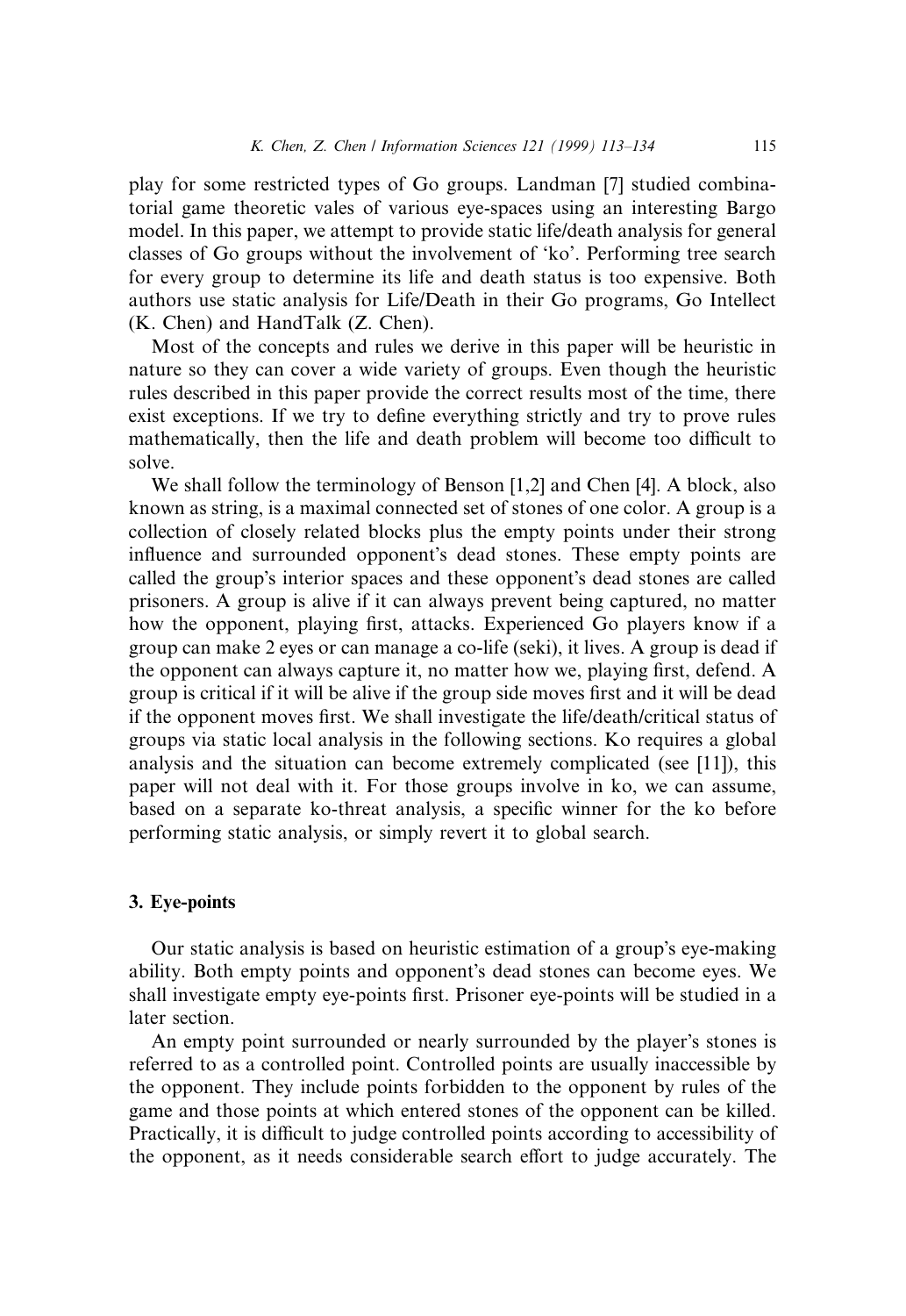concept of interior space points of a group, see [4], is a good static approximation of controlled points.

Controlled points may be full, partial, or false eye-points. Full and partial eye-points are referred jointly as eye-points. False eye-points are not eyepoints.

In all examples in this paper, we assume that we take white, and the opponent plays black.

Points As in Fig. 1 are obviously non-eye-points. However, some accessible points to the opponent may become inaccessible after our move; thus they can be turned into eye-points. Points Cs in Fig. 1 are examples. They are now accessible by the opponent. But they will become inaccessible after we move at A on the right. These potential eye-points cannot be neglected and should be treated as partial eye-points. Hence frontier spaces, see [4], are candidates for partial eye-points and should also be examined.

The discrimination among full, partial and false eye-points depends on the opponent's accessibility at the adjacent and diagonal-adjacent points of the controlled point. If the adjacent points are all inaccessible to the opponent, it depends on the status of the diagonal points. Even when a controlled point has an opponent accessible adjacent point, such as  $E$  in Fig. 1 (its left adjacent is accessible to the opponent), its diagonal points should also be investigated.

A controlled point in line 1 (margin line of the go-board) is a false eye-point if any diagonally adjacent point is occupied by a live opponent-stone. For a point above line 1, it is a false eye-point if two or more diagonally adjacent points are occupied by live opponent-stones. Both points marked by A in Fig. 2 are false eye-points. A controlled point that will inevitably become a false eyepoint is also classified as a false eye-point. The point  $A$  in Fig. 3 has a diagonally adjacent point occupied by opponent and two others accessible to opponent, one of which will inevitably be occupied by the opponent, so  $A$  is also a false eye-point.

A controlled point is a full eye-point if the opponent's move cannot change it to a false eye-point. A controlled point is a partial eye-point (usually half eyepoint) if opponent's move can change it to a false eye-point and our move can change it to a full eye-point.

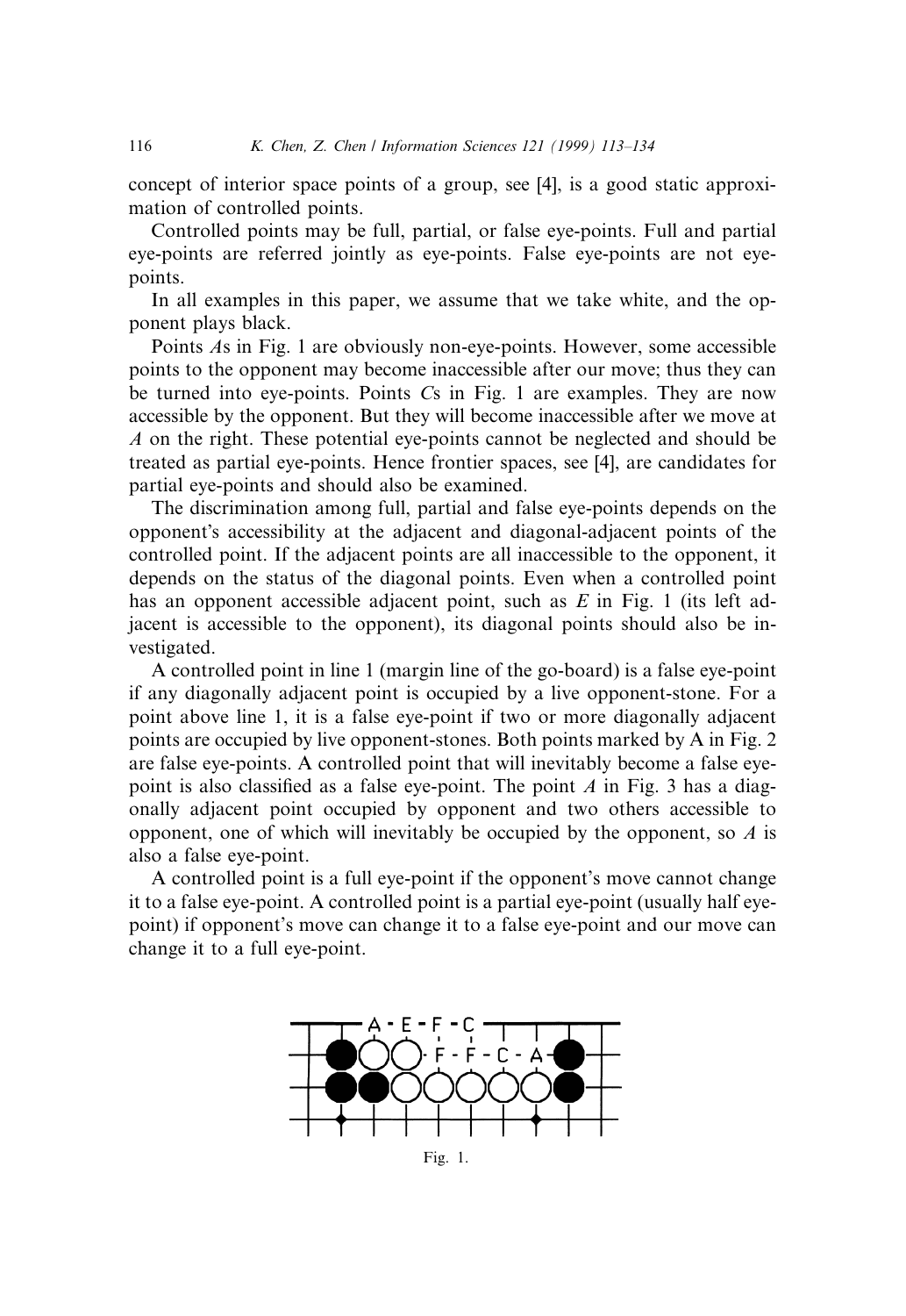

Fig. 2.



Fig. 3.

A full eye-point is an eye if it is not adjacent to any empty point. A half eyepoint is a half-eye if it is not adjacent to any empty point. In Fig. 4 both Es are eyes, and  $H$  is a half-eye.

If the full eye-point condition on diagonals is satisfied, the controlled point has only one empty adjacent point, and the empty adjacent is accessible to the opponent, then this controlled point is a half-eye. Point  $D$  in Fig. 5 is thus a half-eye.

Therefore, a controlled point is a full eye-point if all adjacent empty points are controlled points and one of the following is true:

- 1. It is in line 1 and all diagonal points are occupied by our live stones or are our controlled points.
- 2. It is above line 1 and at least 3 diagonals are occupied by our live stones or are our controlled points.



Fig. 4.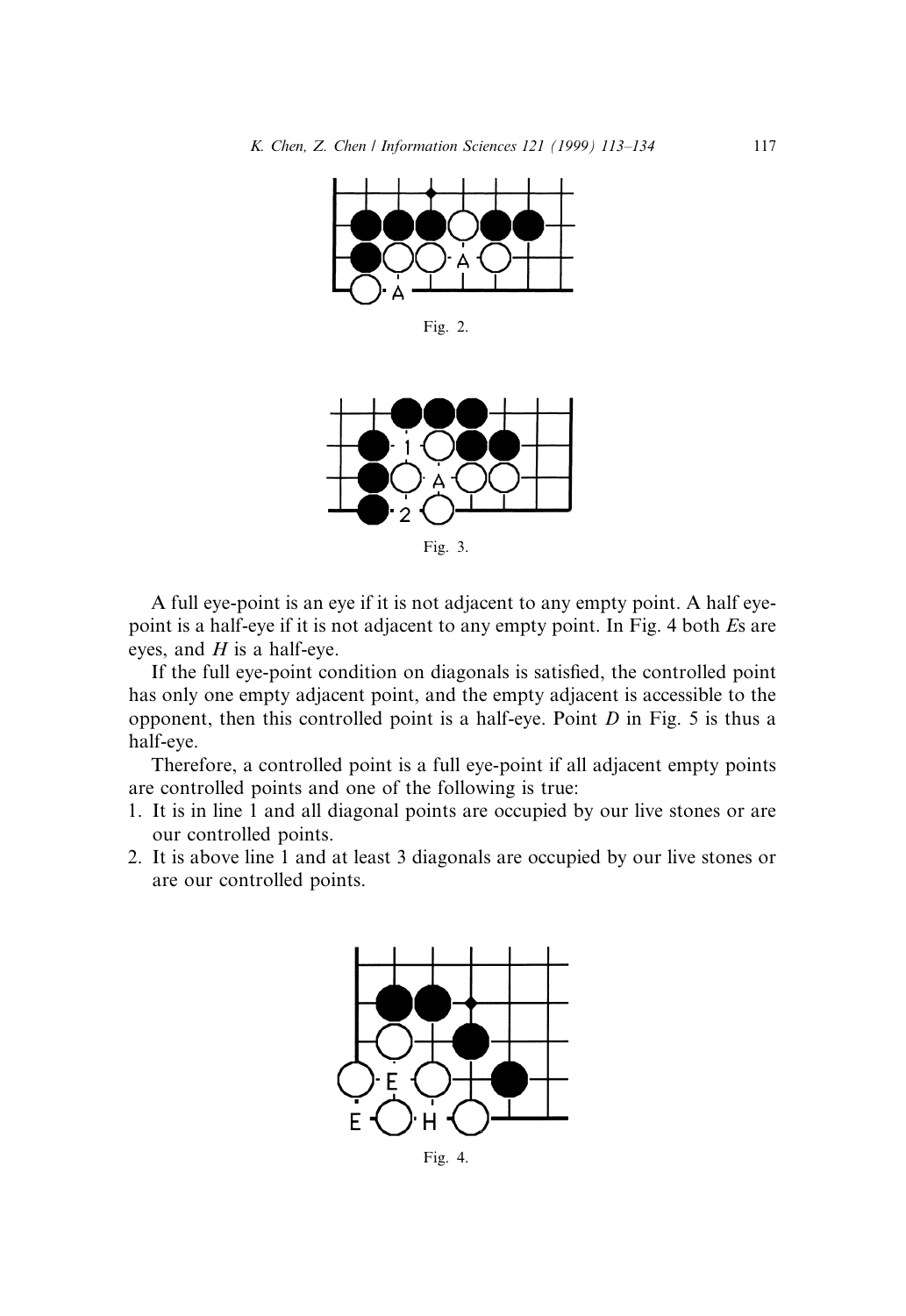

3. It is above line 1 and 2 diagonals are occupied by our live stones or are our controlled points and the other 2 are (opponent-accessible) empty points.

A full eye-point is not necessarily able to produce an eye. A full eye-point with an adjacent false eye-point and no other empty adjacent is only a half-eye. In Fig. 6,  $D$  is a full eye-point with an adjacent false eye-point marked by  $A$ . If White moves at  $A$ , the point at  $D$  is an eye. If Black moves at  $A$ , White cannot make eye at D.

There is no difference between the  $Ds$  in Figs. 5-7 at their diagonal neighbors. The only difference between them is the opponent-accessibility at their left adjacent. Such a difference has no effect on the possibility of eye making. Furthermore, Both As in Figs. 5 and 6 are the same at their diagonal adjacent points. Point A in Fig. 6 is a typical false eye-point. Point A in Fig. 5 can also be regarded as a false eye-point. We can also regard the D in Fig. 5 to be a full



Fig. 6.



Fig. 7.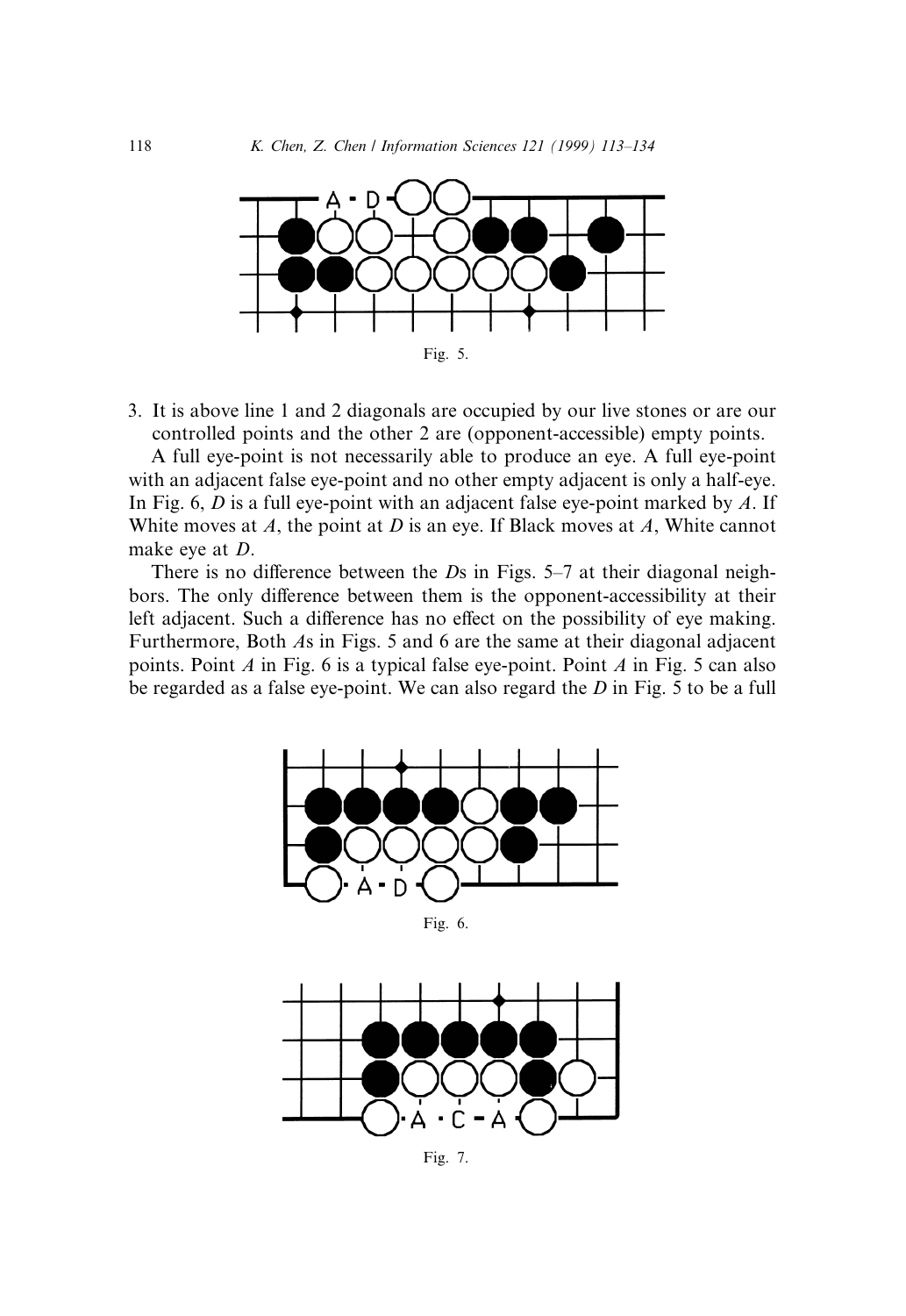Table 1

| Initial eye-point classification for points in line 1 |  |  |  |  |
|-------------------------------------------------------|--|--|--|--|
|-------------------------------------------------------|--|--|--|--|

| Diagonal index           |                 |                |                |
|--------------------------|-----------------|----------------|----------------|
| Classification eye-point | False eye-point | Half eye-point | Full eye-point |

Table 2

Initial eye-point classification for points above line 1

| Diagonal index           |                 | ⊷              |                |
|--------------------------|-----------------|----------------|----------------|
| Classification eye-point | False eye-point | Half eye-point | Full eye-point |

eye-point in our initial assessment. As a matter of fact, the status of diagonal adjacent is comparatively easy to judge, so the eye-point analysis can be considerably simplified if we initially discriminate full, half, and false eye-points according only to the situation at its diagonal adjacent points. The shortcoming of such a simplification can be remedied by adjustments based on the situations of the adjacent points.

We summarize the above discussion into an efficient discrimination method for our initial assessment. Heuristic eye-point downgrading rules will be introduced in later sections for the needed adjustments. Let call a point on the Go board a controlled point, if it is occupied by our live stone or by opponent's dead stone, or it is a border point or our controlled empty point. An empty board point is said to be a non-controlled point if it is accessible by both sides. The diagonal index of a board point is the number of our controlled boardpoints, plus 1/2 times the number of non-controlled empty points, of the diagonal neighbors.

We can classify all space and prisoner points of a group according to Tables 1 and 2.

## 4. Perfect pure eye-regions

A set of adjacent eye-point is referred to as an eye-region. An eye-region consisting of only empty eye-points without any prisoners is called a pure eyeregion. We shall investigate the number of eyes that a pure eye-region can provide in Sections 4–6. And we shall study eye-regions containing prisoners in Sections 8–10. Combining multiple eye-regions will be discussed in Section 7.

If a pure eye-region composes of only full eye-points without other adjacent empty point, and the surrounding boundary does not have defect, it is referred to as a perfect pure eye-region. Obviously, a perfect pure eye-region with one or two eye-points can produce exactly 1 eye.

The following eye-regions have their customary names:

· A perfect eye-region with 3 eye-points, referred to as Straight-Three or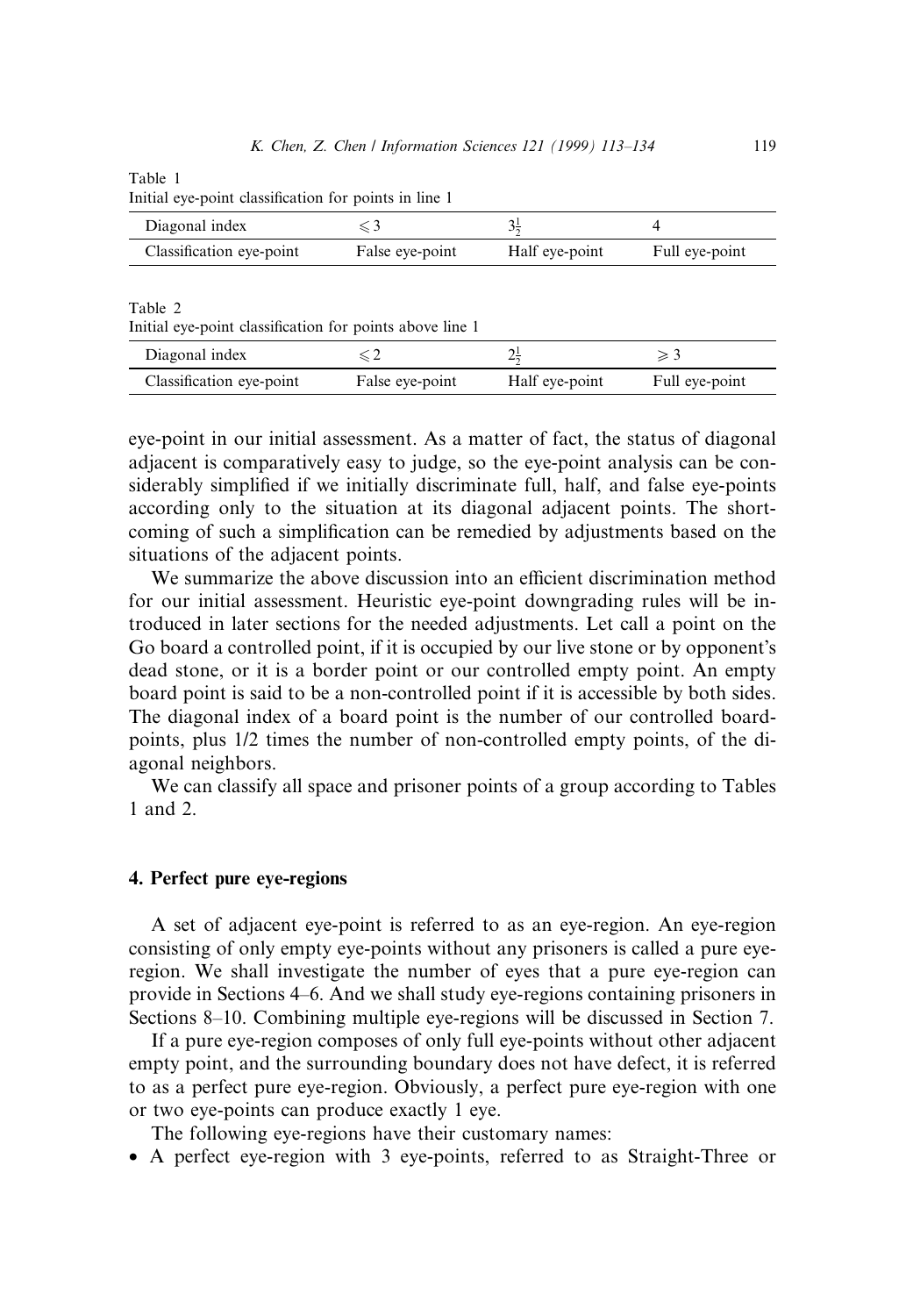Curved-Three corresponding to its straight or curved shape, has 1.5 eyes.

- · A perfect eye-region with 4 eye-points in a square shape, referred to as Square-Four, has only 1 eye.
- · A perfect eye-region with 4 eye-points in a T-shape, referred to as T-Four, has 1.5 eyes.
- · A perfect eye-region with 4 eye-points in a straight or curved line, referred to as Straight-Four or Curved-Four respectively, has 2 eyes.
- A perfect eye-region with 5 eye-points in a shape like  $+$ , referred to as Flower-Five, has 1.5 eyes.
- · A perfect eye-region with 5 eye-points in which 4 in a square shape, referred to as Knife-Five, has 1.5 eyes.
- · A perfect eye-region with 6 eye-points in which 4 in a square shape and other two adjacent to one corner of the square, referred to as Flower-Six or Grape-Six, has 1.5 eyes.
- · A perfect eye-region with 6 eye-points in a rectangular shape, referred to as Rectangular-Six, has 2 eyes.

When we say an eye-region has 2 eyes, we mean it can produce 2 eyes regardless how the opponent attacks. Similarly, When we say an eye-region has 1.5 eyes, we really mean that the region produces 2 eyes if the group side plays first and 1 eye when the opponent moves first. Using the notation of combinatorial game theory, we can indicate the eye number situation precisely in this case as  ${2|1}$ . The number to the left (resp. right) of vertical bar indicates the number of eyes the region has when the group side (resp. the opponent) plays first. Thus, T-Four has  $\{2|1\}$  eyes. Often we simply use the average and say T-Four has 1.5 eyes.

A group containing more than 2 eyes is the same as 2 eyes, being alive, so we will regard more than 2 eyes as 2 eyes. A perfect eye-region with 5 or 6 eyepoints in a shape other than Flower-Five, Knife-Five, or Flower-Six has 2 eyes. Any perfect eye-region with 7 or more eye-points has 2 eyes.

A group containing just 1 eye-region with 1 eye or less and no other favorable factors (half eye-points, exit, or defect of surrounding opponent) is dead. A group containing just 1 eye-region with 1.5 eyes and no other favorable factors is critical.

Let us define external boundary of a region  $R$ ,  $Ext(R)$  following Benson's notation, as follows:

 $Ext(R)$  is the set of grid and border points which are adjacent to some point in R but themselves are not in R.

The number of eyes that a perfect eye-region can produce, can be determined by the length of its external boundary according to the Table 3.

For example, Knife-Five has the length of external boundary 9 and it contains a Square four, so it provides 1.5 eyes. The readers are encouraged to check other common shapes of eye-regions. The idea of using length of  $Ext(R)$ to estimate the number of eyes was originally proposed by Mark Boon (personal communication).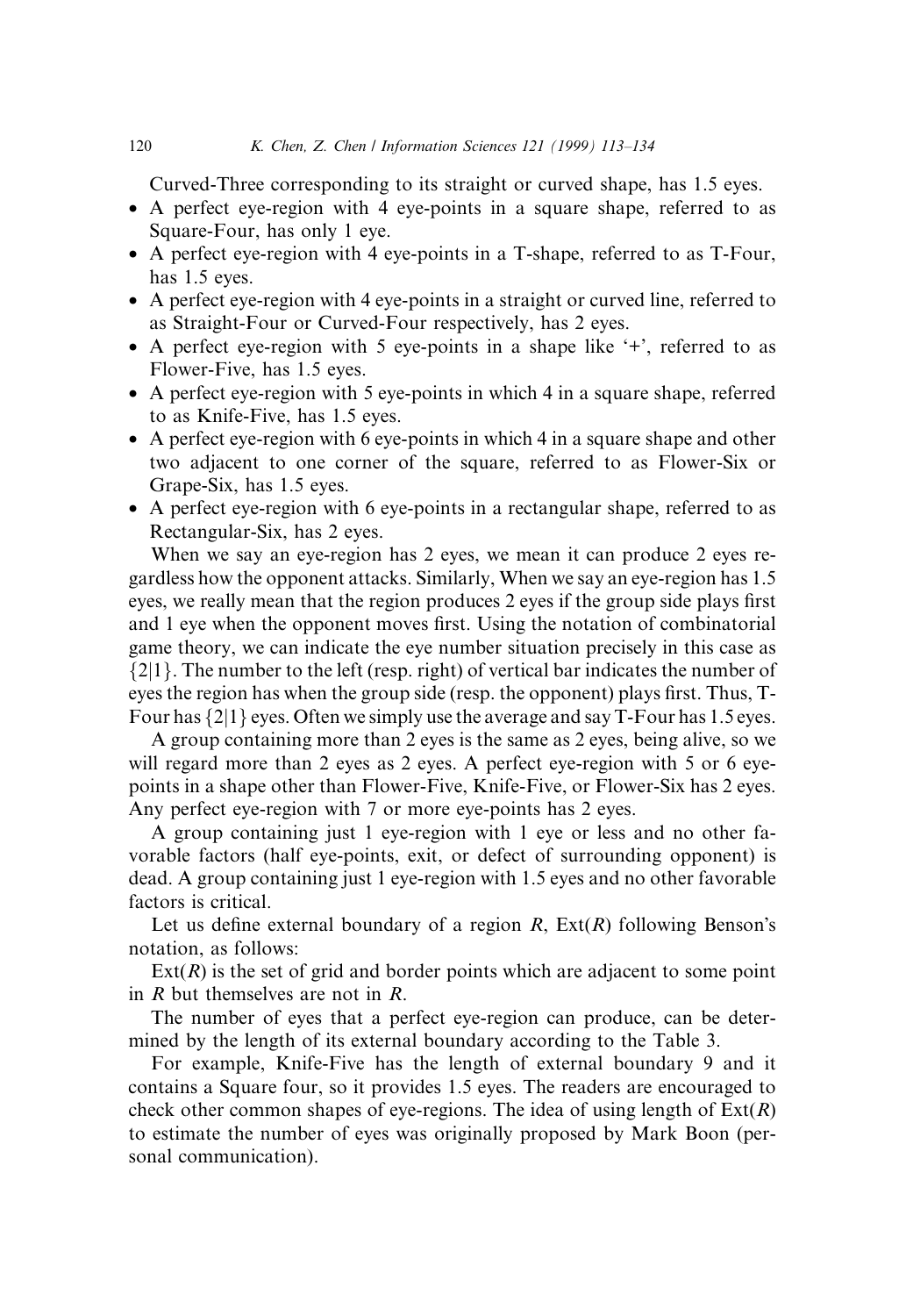## Table 3 Number of eyes in a perfect pure eye-region

| Length of $Ext(R)$               | No. of eyes |
|----------------------------------|-------------|
| $\leqslant 6$                    |             |
|                                  | 1.5         |
| 8 (Square Four)                  |             |
| 8 (Curved Four)                  |             |
| 8 (Any other shape)              | 1.5         |
| 9 (Containing a Square Four)     | 1.5         |
| 9 (Not containing a Square Four) | ∍           |
| $\geqslant$ 10                   |             |

#### 5. Imperfect pure eye-regions

An eye-point adjacent to a false empty eye-point should be downgraded by one level i.e. a full eye-point is downgraded to a partial eye-point and a partial eye-point is downgraded to a false eye-point. If the opponent plays at the false eye-point neighbor, the eye-point will become a non-eye-point. If the group side plays at the false eye-point neighbor, the original status of the eye-point will regain. So a full eye-point adjacent to a false eye-point plays a similar role as a half eye-point not adjacent to a false eye-point.

The number of eyes that a region provides can be determined by the following rule.

Estimating rule for space eye-regions: After downgrading rules are applied, Case 1: The region has only false eye-points left: it provides 0 eyes.

Case 2: The region has partial eye-points but no full eye points: it provides 1/2 eyes.

Case 3: The region has contiguous full eye-points left: we neglect partial eyepoints to get a condensed pure eye region. Then use Table 3 on the condensed region to get the number of eyes. When a half eye-point is adjacent to a square four and with two or less empty neighbors, we add 1/2 to the result. If this number exceeds the one for the region counting both full and partial eye-points according to Table 3, then use the number for the combined region.

Case 4: The region has noncontiguous full eye-points: look-ahead search is needed in this case. We can use the region counting both full and partial eyepoints to access Table 3 for an upper bound on the number of eyes.

The eye-region in Fig. 8 has 5 full eye-points, two of which marked by  $P$  are adjacent to false eye-points marked by A. These two Ps should be downgraded to partial eye-points. Now the condensed eye-region conforms to a Straight-Three after neglecting points Ps, so it has 1.5 eyes. When one (or both) of the white stones on line 1 is absent, the adjacent  $A$  is opponent-accessible, the number of eyes is the same as that in the figure.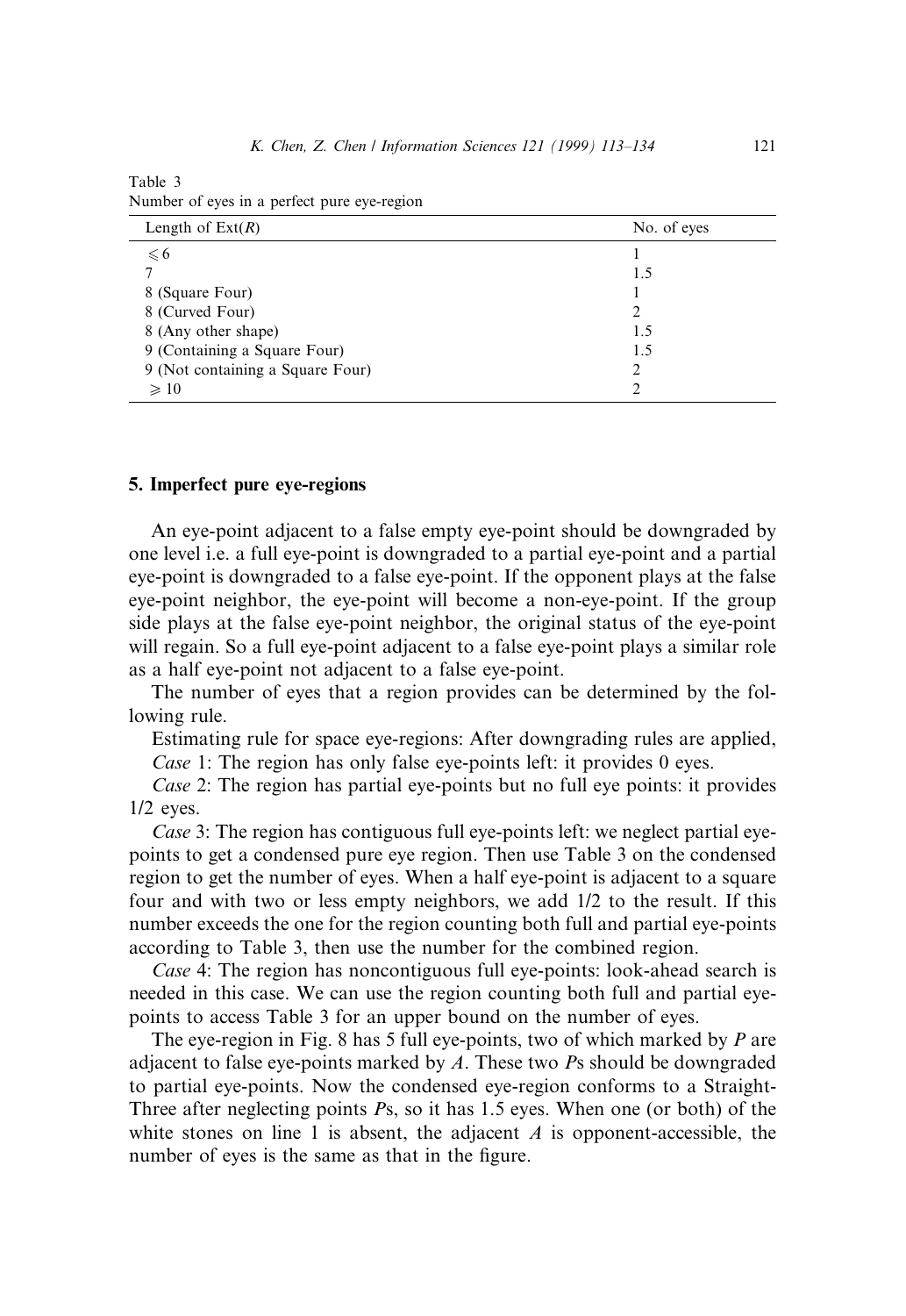

In Fig. 9, neglecting the  $E$ , which is downgraded to a partial eye-point for being adjacent to a false eye-point, the eye-region conforms to Knife-Five, so it has 1.5 eyes. Note that if the upper left  $F$  is occupied by a white stone, then the region with point  $E$  neglected is of 2-eye shape but the original region is a Knife-Five with 1.5 eyes. We should take the smaller number  $-$  the region has 1.5 eyes.

In Fig. 10, neglecting  $E$ , the eye-region is square four, so the basic rule predicts 1 eye. However, E is adjacent to a Square-Four of full eye-point and it has no more than two empty neighbors, so it has 1.5 eyes. White can rescue the group by moving at the right adjacent of E. A group conforming to square four



Fig. 10.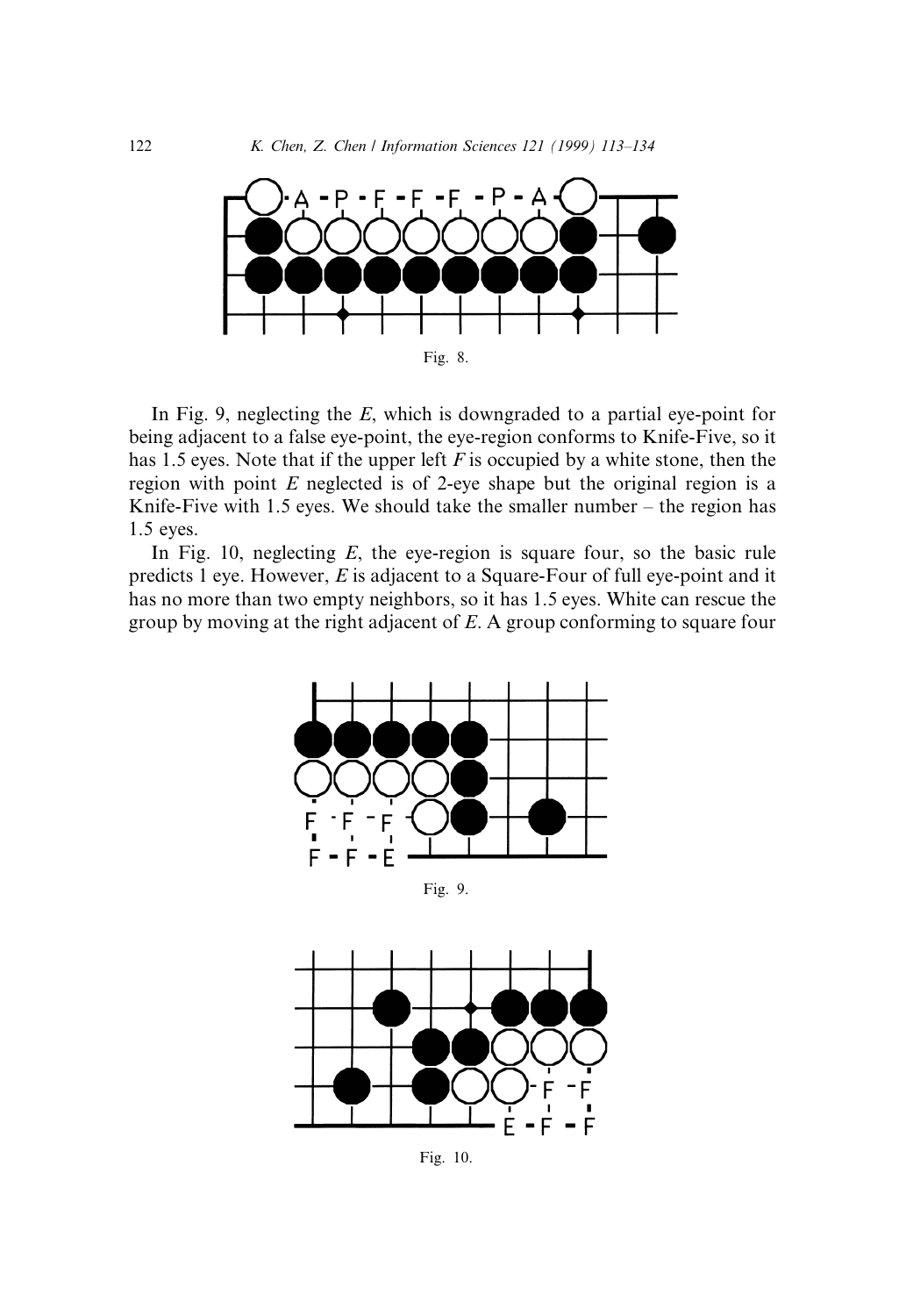with the neglecting of a full eye-point that is adjacent to a false eye-point can generally be rescued.

The white group in Fig. 11 conforms to knife five after neglecting the downgraded point  $E$ , but  $E$  is adjacent to a Square-Four. So the region has  $1.5 + 0.5$  eyes. It is already alive.

Let's re-state our first downgrading rule on eye-points below.

Downgrading rule 1: For each false empty eye-point, the adjacent empty eyepoint should be downgraded by one level.

The following are some additional examples.

In Fig. 12,  $A$  is a false eye-point, so we should downgrade  $B$ . Resulting condensed eye-region has two adjacent full eye-points. It has only 1 eye.

If the black stone diagonal to  $A$  were not there. The condensed eye-region forms a Straight-Three with 1.5 eyes.

In Fig. 13, after downgrading  $B$ , the eye-region contains only one partial eye-point, so it has 0.5 eyes.



Fig. 11.



Fig. 12.



Fig. 13.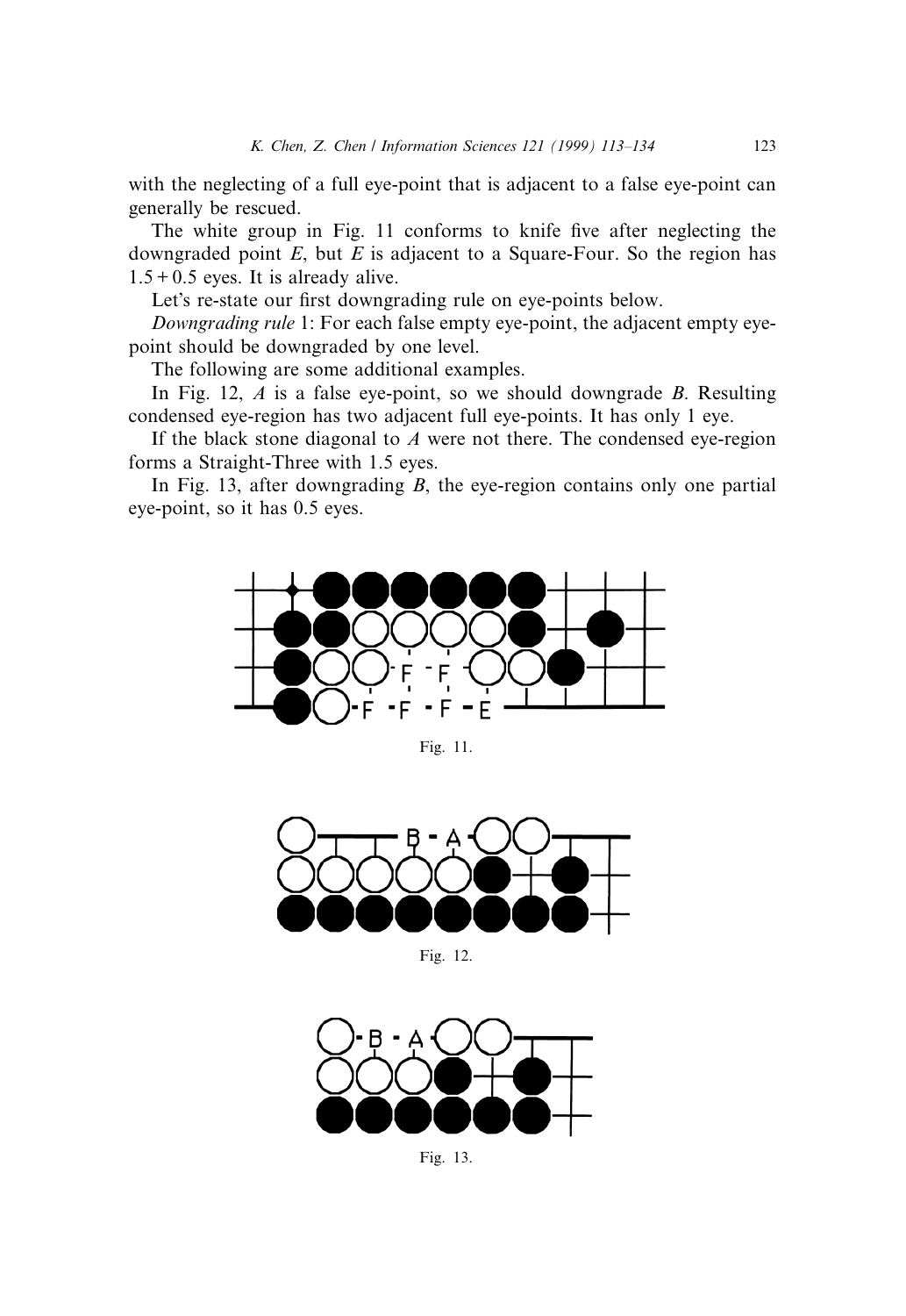

Fig. 15.

In Fig. 14, since A is a false eye-point, we downgrade D to a partial eyepoint. Now  $B$  is also a false eye-point, so we further downgrade  $D$  to a false eye-point. Hence the region has no eyes.

In Fig. 15, again here  $D$  is downgraded to a false eye, so we should downgrade its neighbor  $P$  to partial eve-point. Hence the region has 0.5 eyes.

If neglecting a point breaks the eye-region into two parts, we should not neglect the point. In this case, if the region without the neglecting has  $n < 2$ eyes, then we use the  $n$  as the number of eyes; otherwise a look-ahead search is needed for determining the number of eyes.

#### 6. Combinatorial eye values

Numeric eye numbers are sometimes inappropriate.

In Fig. 16, if we play first at C, it produces 2 eyes. If the opponent moves first at C, it has no eyes. Thus it has  $\{2|0\}$  eyes. In this case it is rather dangerous to use the average value 1. Since this eye-region plus one ordinary eye do not guarantee 2 eyes. The region in Fig. 17 has  $\{\{2|1\}|0\}$  eyes. The white block has no eye if Black moves at C, while it becomes the shape similar to Knife-Five if White moves at  $A$ , getting 1.5 eyes. Landman [7] contains many example eye-regions with complicated combinatorial game theoretic eye number values. We shall focus on simple common eye-regions frequently occurred in actual games, so a set of generally applicable heuristic rules for life/ death recognition can be developed.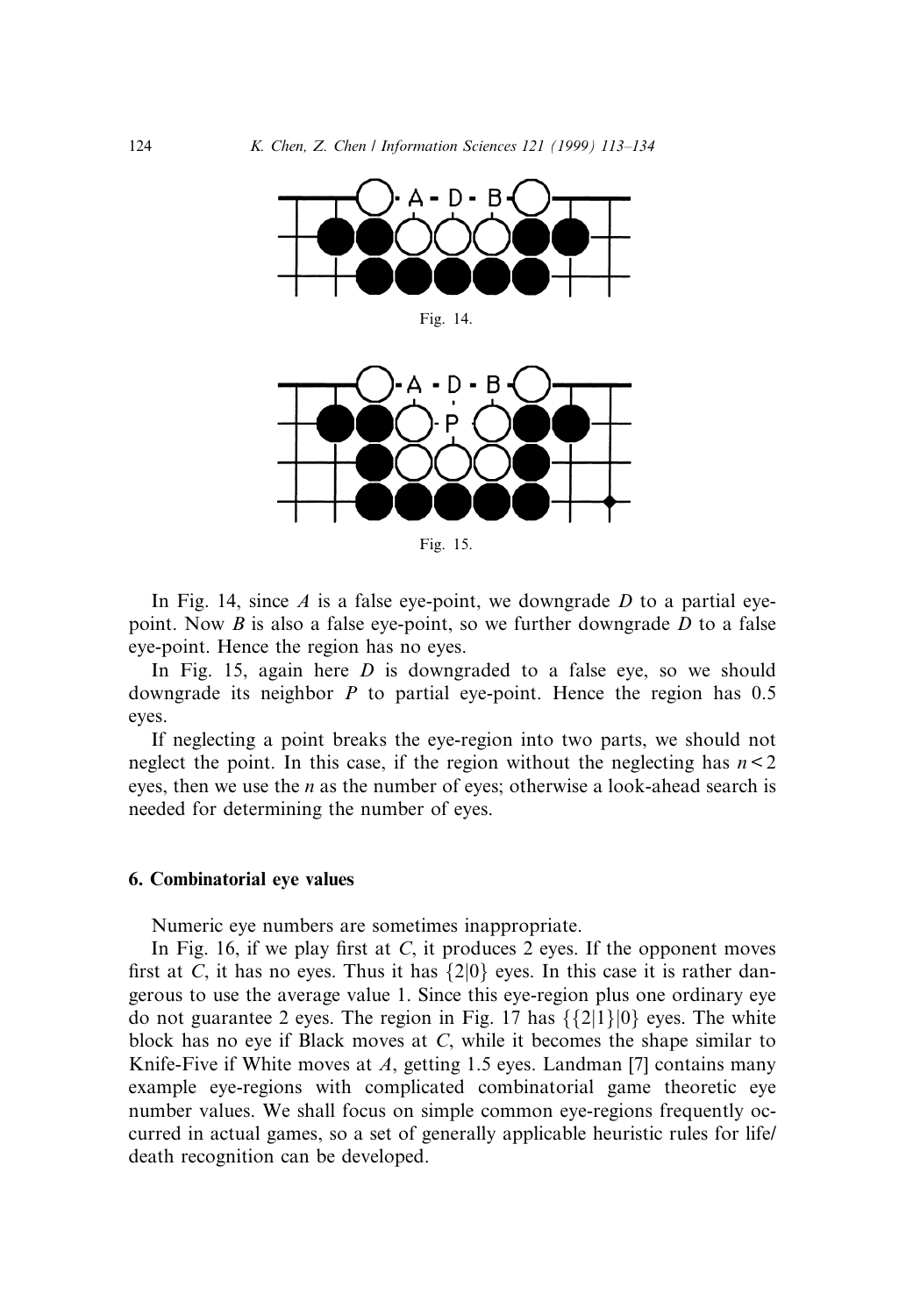

When a group has several mutually independent eye-regions, the number of eyes individual regions have can be combined to determine the number of eyes that the group has. The eye number of a region can be presented as a binary tree with nonnegative integers attached to the leaves as our notation in Section 6 suggests. A crisp integer number of eyes can be viewed as a degenerated binary tree with just one leaf (the root) attached with the integer value. Kao [5] proposed effective numerical algorithms for finding the means and temperatures of such binary game trees. For our eye number evaluations, some simple computational methods will suffice, which we shall discuss in this section.

Fig. 17.

7. A group with multiple eye-regions

The exact number of eyes can be calculated through a simple combinatorial search on the binary trees as follows: total number of eyes is initialized to the sum of values of the degenerated trees. The group side gets to select a nondegenerated tree and to replace it with the left subtree. The opponent gets to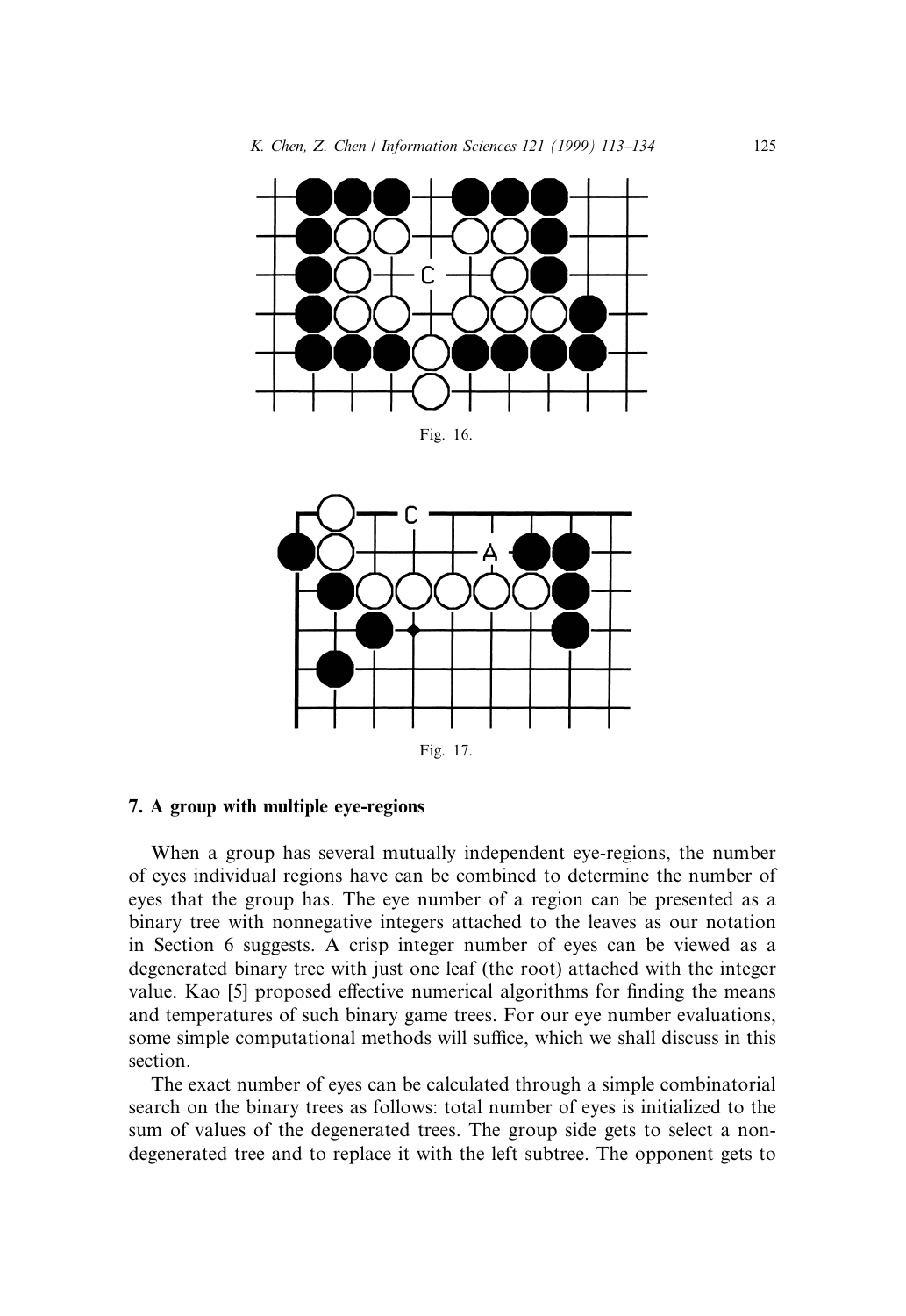select a non-degenerated tree and replace it with its right subtree. When a tree becomes a single leaf node, the attached number is added to the total number of eyes. The group side wants to maximize the total number of eyes and the opponent wants to minimize it. This mini-max search is much simpler than regular life and death search of the group with grid points as options.

When all the binary trees involved, one for each eye-region, are integers *ai* or switches  $\{b_j | c_j\}$  where *ai*, *bj*, *cj* are all non-negative integers. Combinatorial game theory, see [3], tells us to play at the biggest switch, i.e. the one with biggest  $bj-cj$ . As a consequence, the number of eyes that a group has can be easily calculated without search:

Proposition 1. Assume a group has multiple mutually independent eye-regions with eyes  $a1, a2, ..., an, \{b1|c1\}, \{b2|c2\}, ..., \{bm|cm\},$  such that  $b1 - c1 \geq$  $b2 - c2 \geq \cdots \geq b$ m – cm. Then the group has  $\{p|q\}$  eyes where  $p = a1 +$  $a2 + \cdots + an + b1 + c2 + b3 + c4 + \ldots$  and  $q = a1 + a2 + \cdots + an + c1 + b2 +$  $c3 + b4 + ...$  eyes.

If  $p < 2$  then the group is dead. If  $q\geq 2$  then the group is alive. If  $p \geqslant$  and  $q < 2$  then the group is critical.

**Proposition 2.** If all the switches in Proposition 1 are of size 1 (i.e. bi  $-ci = 1$ ). Then we can simply add average number of eyes of each region to get total number of eyes  $= a1 + a2 + \cdots + an + 1/2(b1 + c1) + 1/2(b2 + c2) + \cdots$  $1/2(bm + cm)$ .

So if each eye-region can provide a whole number or a whole number plus a half eyes, then we can simply add all eye numbers in an ordinary way. If the sum is  $\geq 2$ , the group is alive. If the sum is  $\leq 1$ , it is dead. If the sum is 1.5, the group is critical.

In Fig. 18, the two eye-region of the white group are mutually independent. One is a curve-three with 1.5 eyes; the other has 0.5 eye. Total number of  $eyes = 1.5 + 0.5 = 2$ . The group is alive. Mutual independence of the eye-regions is an important precondition for summing up eye numbers. For example, Fig. 19. The two eye-regions of the white group are not mutually independent. Black's move at A can threat both eyes. We can not just add  $1+1$  and claim it has 2 eyes.

## 8. Semi-pure eye-region

An eye-region containing both empty eye-points and prisoner eye-points is said to be semi-pure if all prisoners are single stones with one liberty.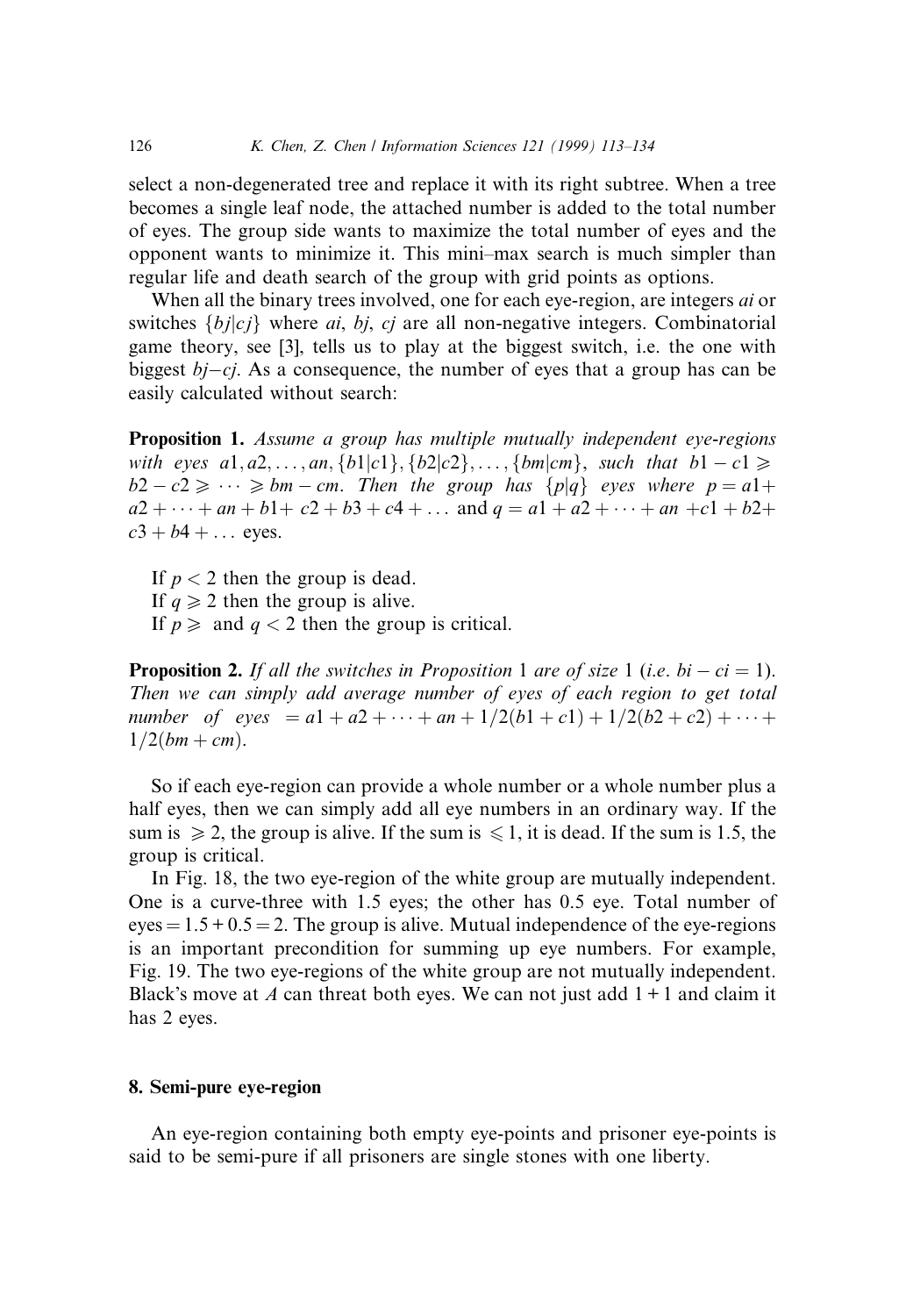

Fig. 18.



Fig. 19.

The eye-regions in Figs. 20–22 are all semi-pure. Pure eye-regions and semipure eye-regions are collectively called space eye-regions.

The following is a set of heuristic rules to deal with prisoners and their surrounding points in semi-pure eye-region:

Downgrading rule 2: If the one-liberty prisoner is a full eye-point, then its liberty is immune from any downgrading rules.

Downgrading rule 3: If the prisoner is a false eye-point, doubly downgrade its liberty to false eye-point (and then, applying rule 1, downgrade this liberty's empty neighbors by one level.

A downgraded eye-point should not be neglected, if it may increase the eye number estimation or it may break the region into two or more parts.



Fig. 20.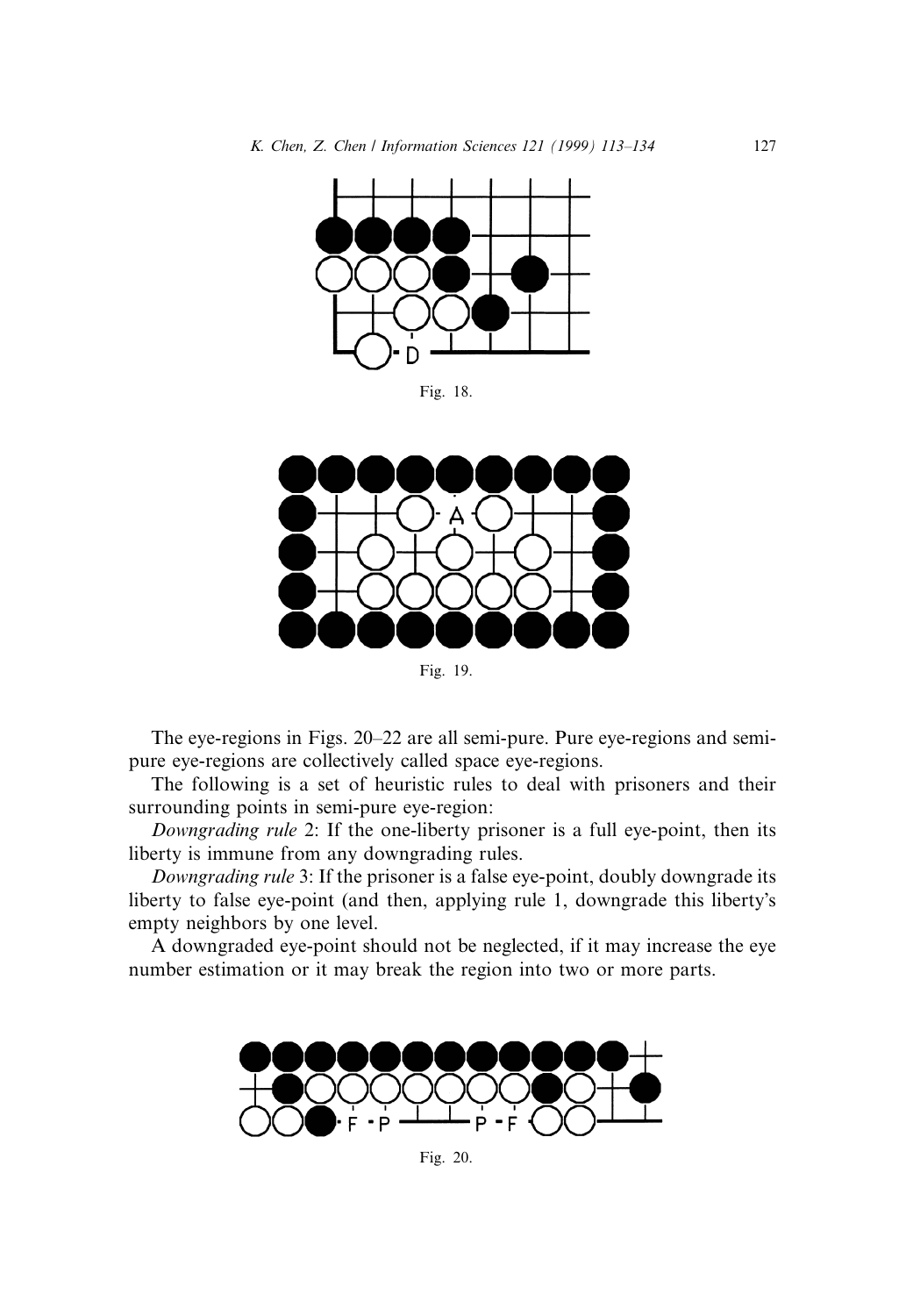

Fig. 21.



Fig. 22.

After the neglecting non-full-eye points as required by downgrading rules, we can treat the resulting region as a perfect pure eye-region and use Table 3 to determine the number of eyes.

For example, after applying downgrading rules, the group in Fig. 20 has two full eye-points side by side, so it has 1 eye. The group in Fig. 21 has a Curved-Three full eye-point region, so it has 1.5 eyes.

Adjustment: When the region is a corridor and two ends of the corridor are both prisoner false eye-points, we should adjust the eye evaluation by adding 1/2 eyes unless there are no eye-points (full or partial) left after downgrading. For example, Fig. 23, Case 2 of Eye number estimating rule in Section 5 says the group in Fig. 23 has 1/2 eyes. Since both ends of this linear region are prisoner false eye-points, we should adjust the answer by adding 1/2 eyes. This region really provides 1 eye.



Fig. 23.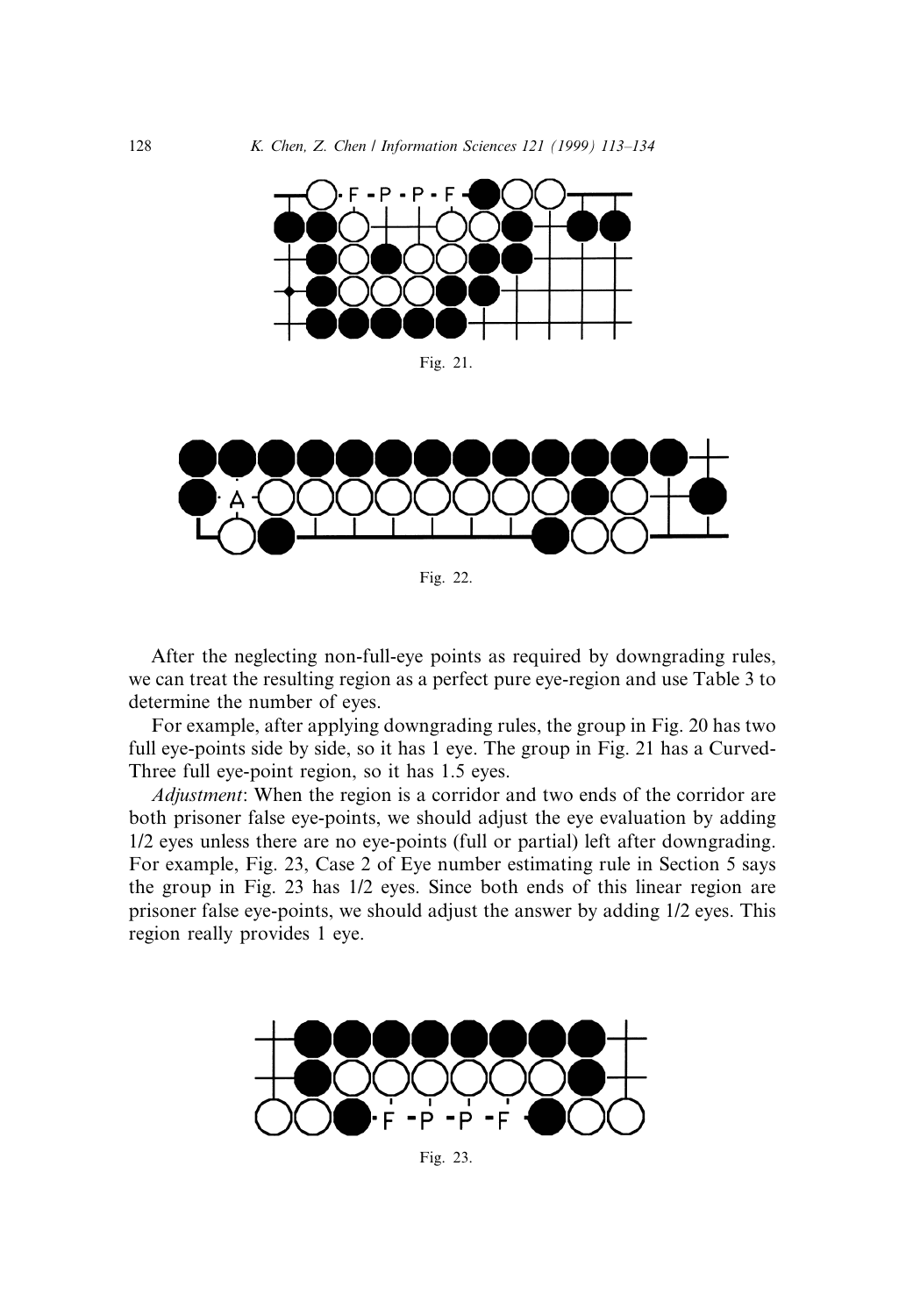If there is a prisoner half eye-point, such as the left end of Fig. 22, we can estimate the number of eyes as  $\{NL|NR\}$  where NL (NR) is number of eyes of the region with the empty point A replaced by a white stone (black stone).

# 9. Prisoner eye-region

Dead opponent stones may provide eye-points for a group. Dead opponent stones may be full, half, or false eye-point just the same as empty points. Opponent dead stones can form eye-region by themselves or together with empty eye-points. We note that the liberties of opponent's dead stones make little contribution to the number of eyes. To convert opponent's dead stones into eyes, we have to take them off the board. The adjacent empty points (liberties) are thus filled with our stones and the group makes no eye at those points. If an eye-region consists of one block of prisoners (dead opponent stones) and its liberties only, then the eye-region is called a prisoner eye-region. We shall investigate the number of eyes in prisoner eye-regions in this Section.

Estimating rule for Prisoner eye-region: we can neglect prisoner false eyepoint and its immediate neighboring prisoner. We can downgrade prisoners adjacent to an empty false eye-point by one level.

Case 1: The dead opponent block has no more than one full eye-point liberty. If the full prisoner eye-points of the dead block has the shape of a pure eye-region with  $\leq 1.5$  eyes, the region has 1 eye. If it is of a shape worth 2 eyes, then the region has 2 eyes. For example, Figs. 24 and 25.

The prisoner eye-region in Fig. 24 only has one full eye-point liberty and the dead block is of Knife-Five shape, so the white group has only 1 eye.

In Fig. 25, the left most two prisoners should be ignored. We have a prisoner eye-region of shape Straight-Three. So it has 1 eye.

Case 2: The dead opponent block has two full eye-point liberties and no other liberties.



Fig. 24.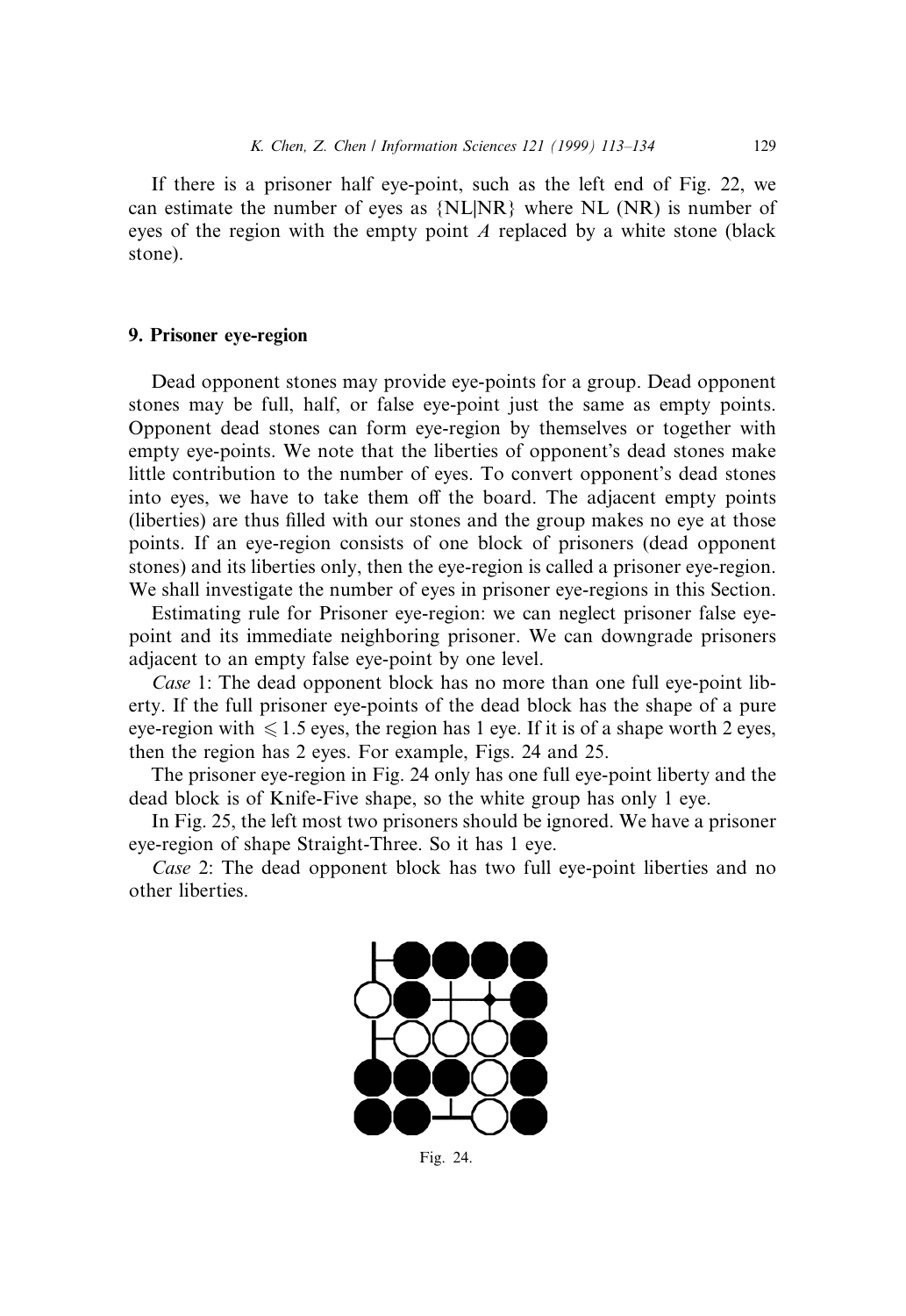

Subcase 2.1: The full prisoner eye-points of the dead block form the shape of a pure eye-region with 2 eyes.

If both Black expansion at liberty are of 2-eye shape, then the region has 2 eyes otherwise it has 1.5 eyes.

Subcase 2.2: The full prisoner eye-points of the dead block form the shape of a pure eye-region with <2 eyes.

If White has no other eye-regions then Black's 'dead' block is actually alive (either seki or the white group is dead). If at least one expansion is <2 eye shape then the region has only 1 eye, otherwise, it is seki. For example, Figs. 26 and 27.

In Fig. 26, the dead black block is of 2-eye shape but there is one expansion of the dead black block of <2 eye-shape. The region has 1.5 eyes and the white group is critical.

In Fig. 27, the Straight Three is of <2-eye shape and either expansion of the black dead block is of 2-eye shape (Straight-Four). So this is a seki, both white and black are alive.



Fig. 26.



Fig. 27.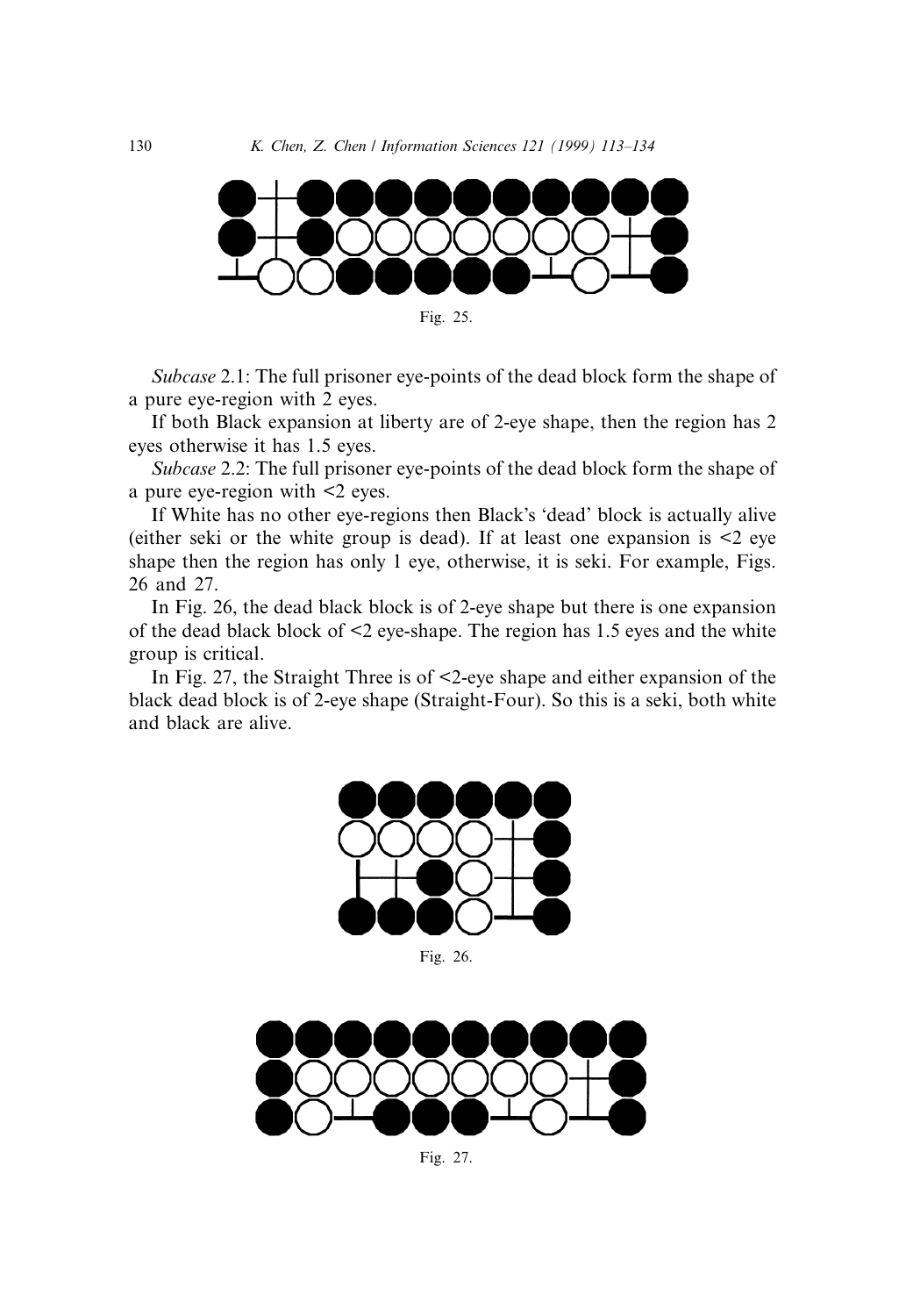Case 3: The dead opponent block has  $n > 2$  full eye-point liberties. This can be settled recursively in terms of dead block with  $n - 1$  full eye-point liberties as follows. We note that an eye-region is reducible to under 2 eyes if and only if there is a one stone black expansion that can make the resulting region worth  $\leq 1$  eye according to rules in Case 2 and that an eye-region is fixable for 2 eyes if and only if White can play at one of the dead black block's liberties to make the resulting region worth 2 eyes according to rules in Case 2.

Thus our rule for Case 3: if the eye-region is reducible to less than 2 eyes then if the eye-region is fixable for 2 eyes then it has  $1.5$  eyes else it has 1 eye else it has 2 eyes. For example, Fig. 28. Since the eye-region is both reducible to under 2 eyes and fixable for 2 eyes (the key point is the empty point in the middle), the white group in Fig. 28 has 1.5 eye.

Case 4: The region has a prisoner half eye-point.

We will do the estimate as  $x|y$ , where x is the number of eyes of the region with the half eye-point treated as a full eye-point and  $y$  is the number of eyes of the region with the half eye-point treated as a false eye-point. For example, Fig. 29, the white group in Fig. 29 has  $2|1$ , or 1.5, eyes.

Case 5: The region has two half eye-points.

We count one half eye-point as a full eye-point and the other as a false eyepoint to get eye estimate e1 then reverse the roles of the two half eye-points to get eye estimate e2. The region has  $d1/d2$  eyes where d1 is the max(ceiling of e1, ceiling of e2),  $d2$  is the min(floor of e1, floor of e2), where ceiling of e is the smallest integer which is  $\geq e$ , and floor of e is the largest integer which is  $\leq e$ .



Fig. 28.



Fig. 29.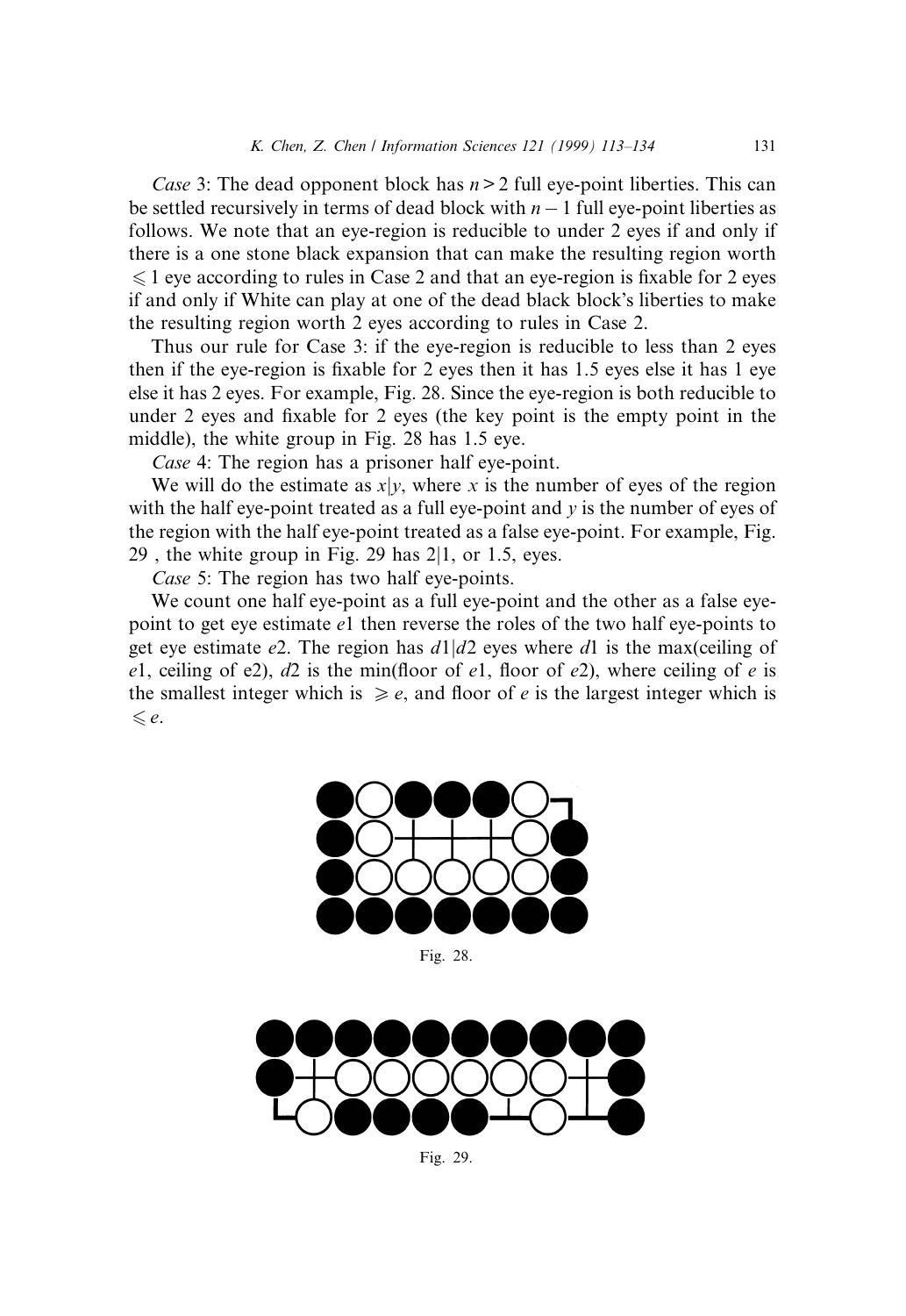

For example, Fig. 30. After we ignore one half eye-point prisoner and its neighbor prisoner in Fig. 30, the black dead block becomes Straight Three shape; so it has only 1 eye.

# 10. Mixed region

If an eye-region, consisting of empty points and dead opponent stones, does not conform to any of the types discussed in Sections 4–9, it is called a mixed region. Additional downgrading rules will be needed for prisoners.

Downgrading rule 4: For each false empty eye-point that is not forbidden to the opponent, the adjacent prisoner eye-point should be downgraded by one level.

Downgrading rule 5: For each prisoner, the empty neighbors should be downgraded to non-eye-points.

Downgrading rule 6: For each false prisoner eye-point, the adjacent prisoner eye-point should be downgraded to non-eye-point.

We shall call an empty point in the region a separating point for the region if after White plays at the point, the region becomes two separate eye-regions with total number of eyes  $\ge 2$ .

Eye estimating rule for mixed regions:

Case 1: If the region has two or more non-opponent-sente separating points, or has one separating point that is a forbidden point for opponent, it has 2 eyes.

The group side can get to play at least one separating point and make 2 eyes. If the opponent gets to play the separating point as sente, then we can not rely on that separating point.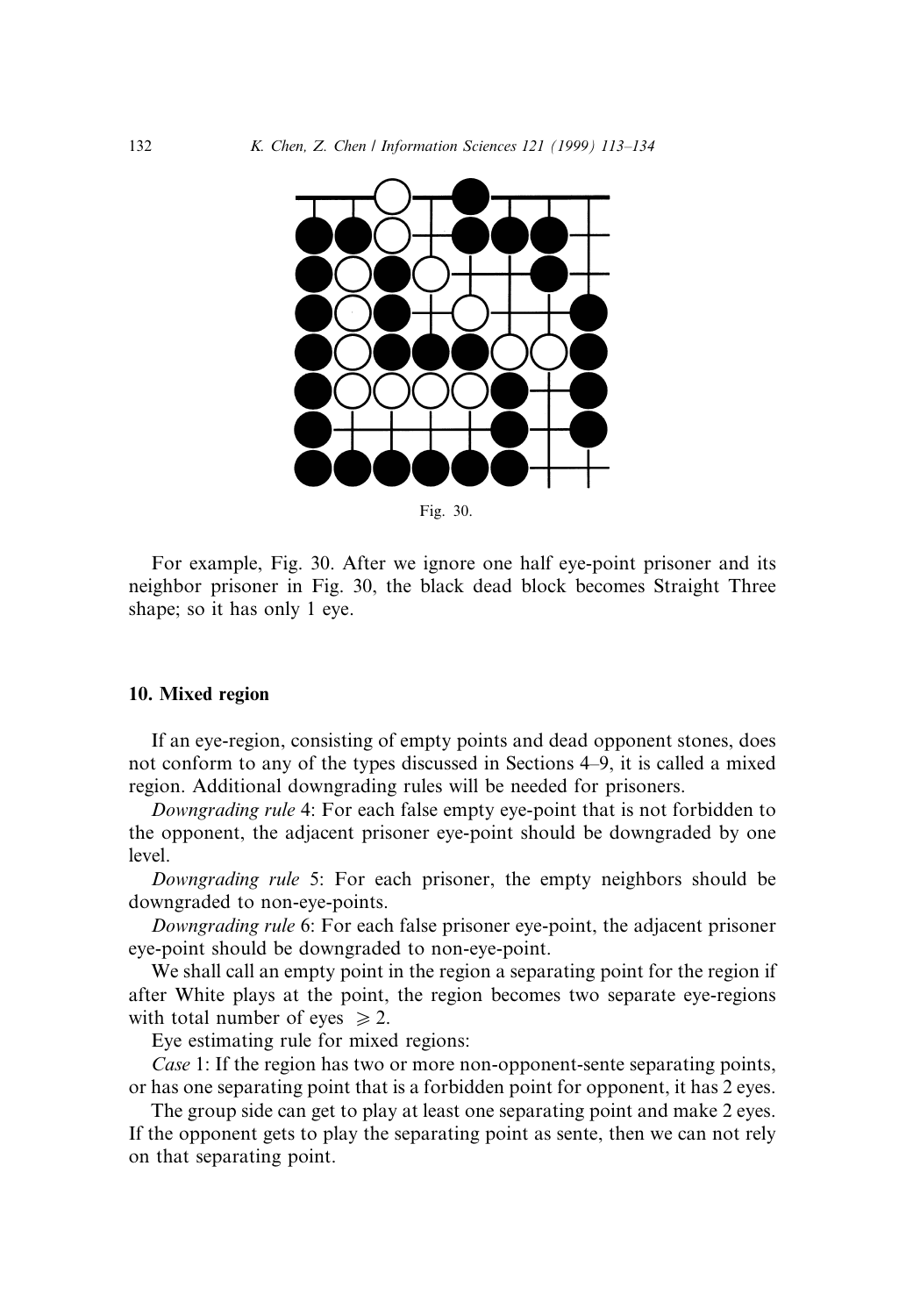Case 2: The region has one non-forbidden separating point. The number of eyes is  $2|x, x$  can be determined as follows: let Black place a stone at the separating point. If the resulting region has at least 1.5 eye, then  $x = 2$  else  $x = 1$ .

#### 11. Implementation

The rules mentioned in this paper are fully implemented in Go Intellect. The first author has tested the implementation with the 60 problems in the book (Chinese translation version) `Basic Life & Death in Go' edited by Nihon Kiin. On the 20 questions in Chapter 2, which tests human players' intuition,  $GI$  gets 17 of them correct using the static analysis. On the 30 questions in Chapter 3, which requires look-ahead, GI gets 21 of them correct by doing only the static analysis. On the more open problems in Chapter 4, GI gets only 3 out of 10 without performing look-ahead. Overall, the static analysis scores 41 out 60 and is ranked as 5th kyu by the book. HandTalk implements a variation of the static rules in the paper and performs very well on life/death judgements at computer Go tournaments.

Life and death is a fundamental problem in the game of Go and is intrinsically highly complex. In order to conquer combinatorial explosion, we believe the best approach for a Go program to handle the life/death problems is as follows:

Let static analysis handle those cases covered by the heuristic rules (90% or so), and leave the other 10% to heuristic search using static analysis as a base to determine and to evaluate terminal nodes in the search tree. Full-blown thorough searches take place only during opponent's time as bonuses.

#### References

- [1] D.B. Benson, Life in the game of Go, Information Sciences  $10(1976)$  17–29.
- [2] D.B. Benson, A mathematical analysis of Go, in: K. Heine (Ed.), Proceedings of the Second Seminar on Scientific Go Theory, Institut fuer Strahlenchemie, Muehlheim a.d. Ruhr, 1979, pp. 55-64.
- [3] E.R. Berlekamp, J.H. Conway, R.K. Guy, Winning Ways, Academic Press, New York, 1982.
- [4] K. Chen, Group identification in computer Go, in: D. Levy, D. Beal (Eds.), Heuristic Programming in Artificial Intelligence, Ellis Horwood, Chichester, 1989, pp. 195-210.
- [5] K. Kao, Sums of hot and tepid combinatorial games, Ph.D. Thesis, University of North Carolina at Charlotte, 1997.
- [6] A. Kierulf, K. Chen, J. Nievergelt, Smart game board and Go explorer: a study in software and knowledge engineering, Comm. ACM 33 $(2)$  (1990) 152–166.
- [7] H. Landman, Eyespace values in Go, in: R. Nowakoski (Ed.), Games of No Chance, MSRI Publications 29, 1996, pp. 227-257.